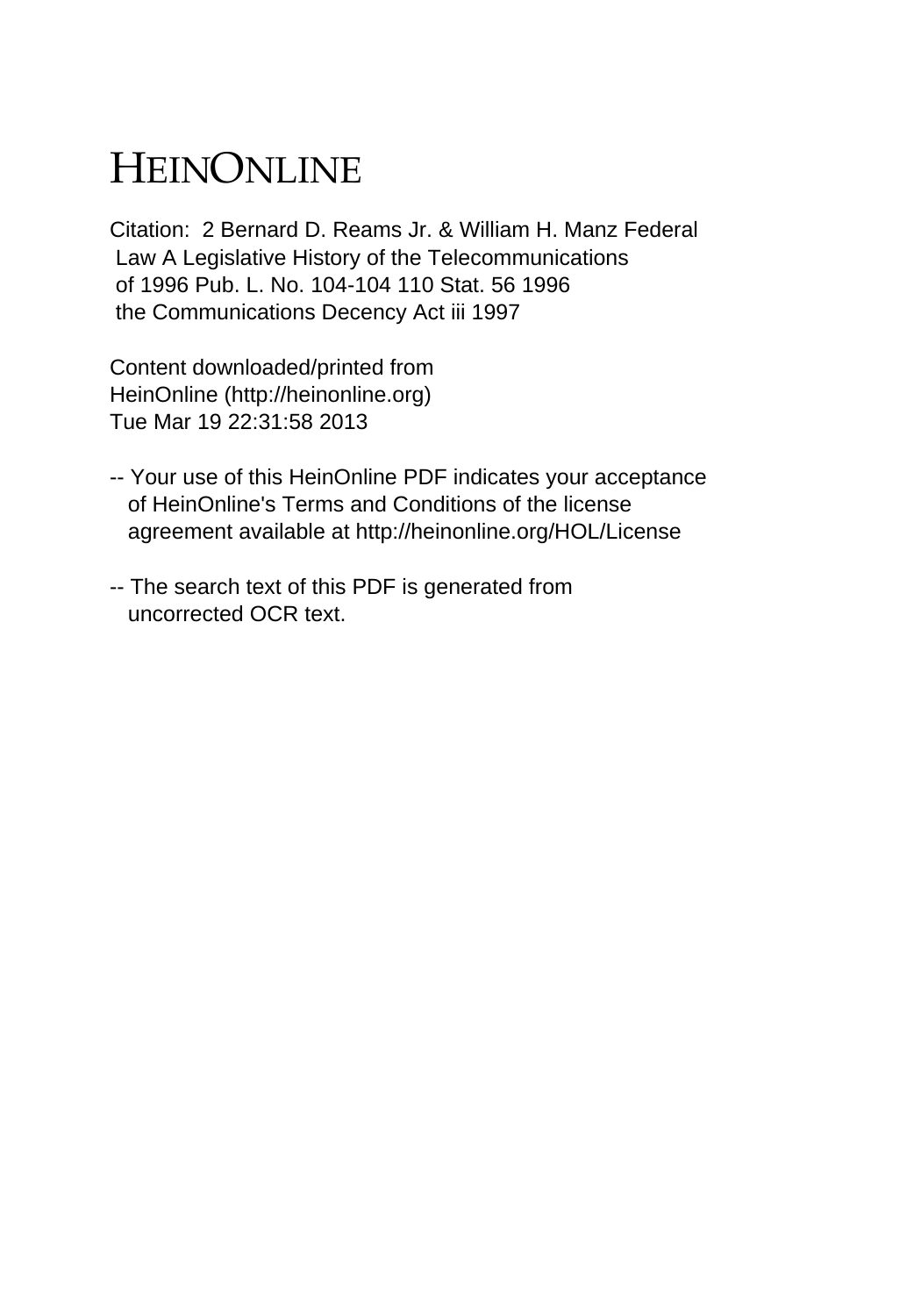## **SUMMARY TABLE OF CONTENTS**

| Master Table of Documents Vol. 1                                                                                                                                                                                                                                                                                                                                                                                                                                                    |
|-------------------------------------------------------------------------------------------------------------------------------------------------------------------------------------------------------------------------------------------------------------------------------------------------------------------------------------------------------------------------------------------------------------------------------------------------------------------------------------|
| Selected Bibliography $\ldots \ldots \ldots \ldots \ldots \ldots \ldots$ Vol. 1                                                                                                                                                                                                                                                                                                                                                                                                     |
| Section I: Law as Enacted $\ldots \ldots \ldots \ldots$ Vol. 1 (Doc. No. 1)                                                                                                                                                                                                                                                                                                                                                                                                         |
| Section II: Reports on the Law $\ldots$ . Vol. 1 (Doc. Nos. 2 - 6)                                                                                                                                                                                                                                                                                                                                                                                                                  |
| Section III: Hearings on the Law $\ldots$ Vol. 2 (Doc. Nos. 7 - 9)                                                                                                                                                                                                                                                                                                                                                                                                                  |
| Section IV: Congressional Record Vol. 3 (Doc. Nos. 10 - 87)                                                                                                                                                                                                                                                                                                                                                                                                                         |
| Section V: Presidential and Vice<br>Presidential Statements Vol. 3 (Doc. Nos. 88 - 95)                                                                                                                                                                                                                                                                                                                                                                                              |
| Section VI: Past Bill Versions Vol. 4 (Doc. Nos. 96 - 101)                                                                                                                                                                                                                                                                                                                                                                                                                          |
| Section VII: Related Bills $\ldots$ . Vol. 5 (Doc. Nos. 102 - 115)<br>Vol. 6 (Doc. Nos. 116 - 120)                                                                                                                                                                                                                                                                                                                                                                                  |
| Section VIII: Congressional Record -<br>Related Bills Vol. 6 (Doc. Nos. 121 - 162)                                                                                                                                                                                                                                                                                                                                                                                                  |
| Section IX: Past Reports $\ldots$ Vol. 7 (Doc. Nos. 163 - 170)                                                                                                                                                                                                                                                                                                                                                                                                                      |
| Section X: Past Hearings $\ldots$ . $\ldots$ Vol. 8 (Doc. Nos. 171 - 172)<br>Vol. 9 (Doc. No. 173)<br>Vol. 10 (Doc. No. 174)<br>Vol. 11 (Doc. No. 175)<br>Vol. 12 (Doc. Nos. 176 - 177)<br>Vol. 13 (Doc. Nos. 178 - 179)<br>Vol. 14 (Doc. No. 180)<br>Vol. 15 (Doc. Nos. 181 - 184)<br>Vol. 16 (Doc. No. 185)<br>Vol. 17 (Doc. No. 186)<br>Vol. 18 (Doc. Nos. 187 - 188(A&B))<br>Vol. 19 (Doc. Nos. 188(C) - 189)<br>Vol. 20 (Doc. Nos. 190 - 191)<br>Vol. 21 (Doc. Nos. 192 - 201) |
| Section XI: Final Report<br>. Vol. 21 (Doc. No. 202)                                                                                                                                                                                                                                                                                                                                                                                                                                |